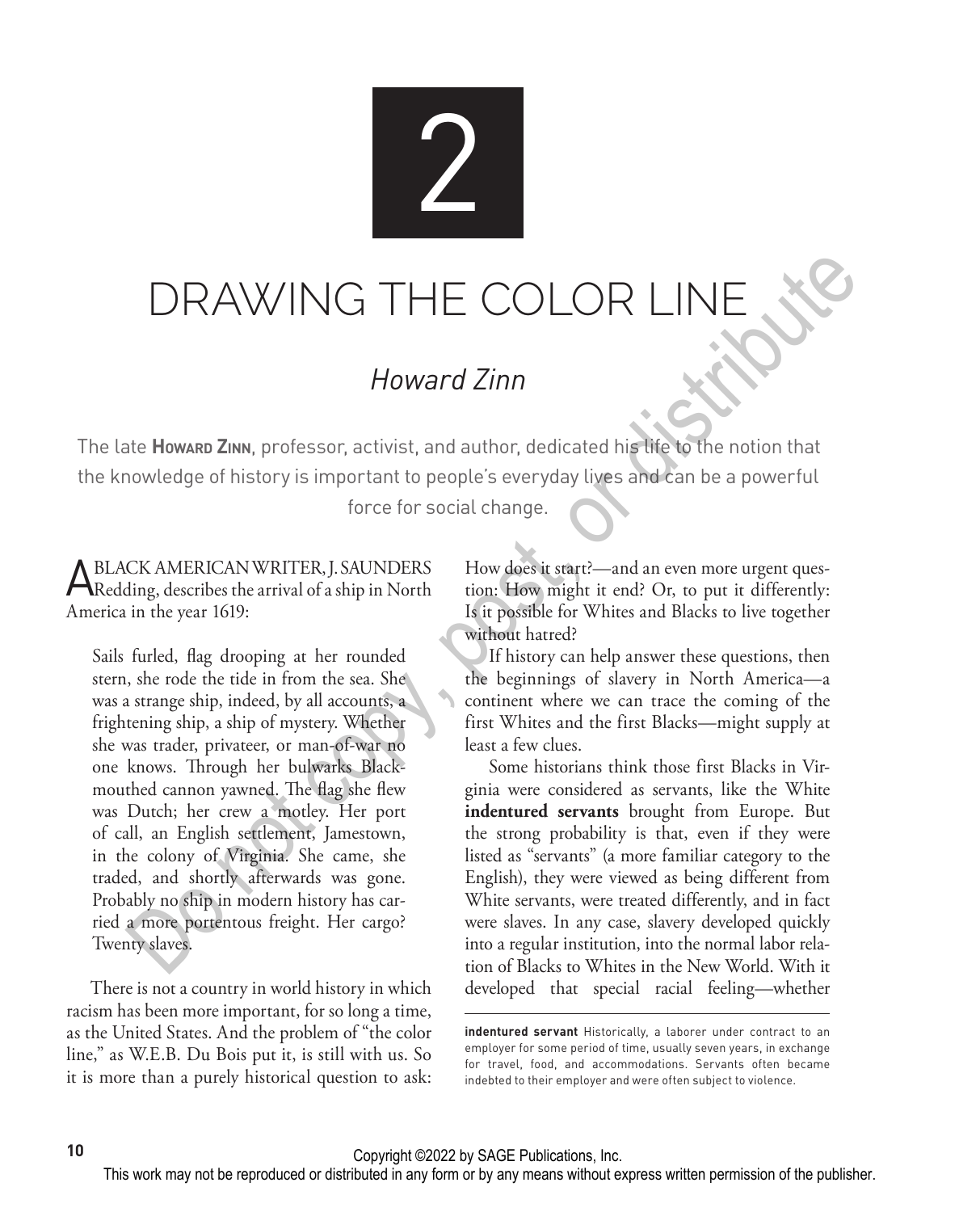## **QUESTIONS TO CONSIDER**

In this reading, Howard Zinn chronicles the beginning of slavery in North America. How did law, custom, and culture reconcile the emergence of chattel slavery with Christian precepts, which reject the idea that one human can own or forcibly control another human being? What arguments were used to justify slavery? List which groups profited from the slave trade.

hatred, or contempt, or pity, or patronization—that accompanied the inferior position of Blacks in America for the next 350 years—that combination of inferior status and derogatory thought we call racism.

Everything in the experience of the first White settlers acted as a pressure for the enslavement of Blacks.

The Virginians of 1619 were desperate for labor, to grow enough food to stay alive. Among them were survivors from the winter of 1609–1610, the "starving time," when, crazed for want of food, they roamed the woods for nuts and berries, dug up graves to eat the corpses, and died in batches until five hundred colonists were reduced to sixty.

In the *Journals* of the House of Burgesses of Virginia is a document of 1619 which tells of the first twelve years of the Jamestown colony. The first settlement had a hundred persons, who had one small ladle of barley per meal. When more people arrived, there was even less food. Many of the people lived in cavelike holes dug into the ground, and in the winter of 1609–1610, they were

driven thru insufferable hunger to eat those things which nature most abhorred, the flesh and excrements of man as well of our own nation as of an Indian, digged by some out of his grave after he had lain buried three days and wholly devoured him; others, envying the better state of body of any whom hunger has not yet so much wasted as their own, lay wait and threatened to kill and eat them; one among them slew his wife as she slept in his bosom, cut her in pieces, salted her and fed

upon her till he had clean devoured all parts saving her head.

A petition by thirty colonists to the House of Burgesses, complaining against the twelve-year governorship of Sir Thomas Smith, said:

In those 12 years of Sir Thomas Smith, his government, we aver that the colony for the most part remained in great want and misery under most severe and cruel laws. . . . The allowance in those times for a man was only eight ounces of meale and half a pint of peas for a day . . . mouldy, rotten, full of cobwebs and maggots, loathsome to man and not fit for beasts, which forced many to flee for relief to the savage enemy, who being taken again were put to sundry deaths as by hanging, shooting and breaking upon the wheel . . . of whom one for stealing two or three pints of oatmeal had a bodkin thrust through his tongue and was tied with a chain to a tree until he starved. and the priori of priori is a second model of the metallic theorem is a second and the metallic metallic metallic metallic metallic metallic metallic metallic metallic metallic metallic metallic metallic metallic metallic

The Virginians needed labor, to grow corn for subsistence, to grow tobacco for export. They had just figured out how to grow tobacco, and in 1617 they sent off the first cargo to England. Finding that, like all pleasurable drugs tainted with moral disapproval, it brought a high price, the planters, despite their high religious talk, were not going to ask questions about something so profitable.

They couldn't force Indians to work for them, as Columbus had done. They were outnumbered, and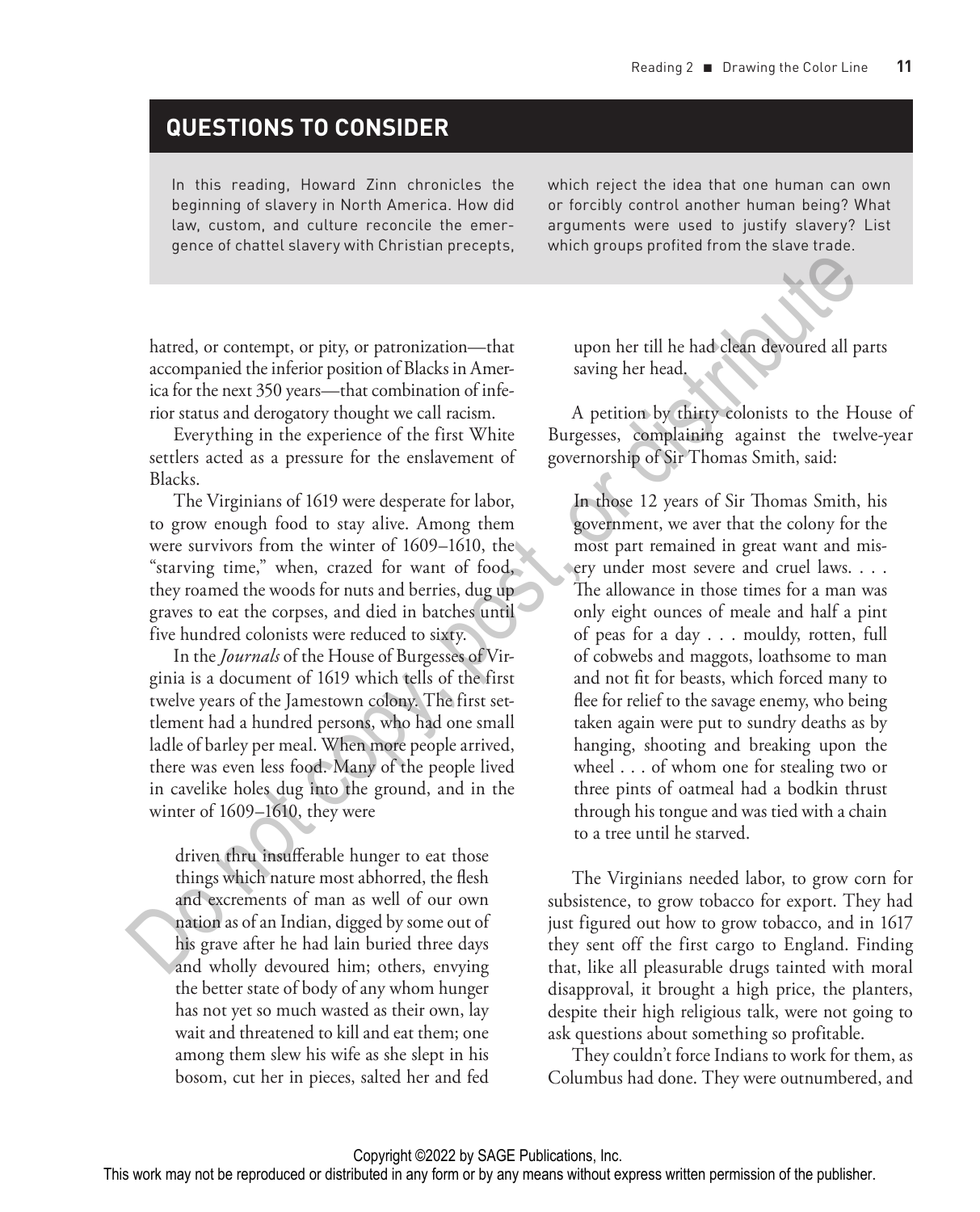while, with superior firearms, they could massacre Indians, they would face massacre in return. They could not capture them and keep them enslaved; the Indians were tough, resourceful, defiant, and at home in these woods, as the transplanted Englishmen were not.

White servants had not yet been brought over in sufficient quantity. Besides, they did not come out of slavery, and did not have to do more than contract their labor for a few years to get their passage and a start in the New World. As for the free White settlers, many of them were skilled craftsmen, or even men of leisure back in England, who were so little inclined to work the land that John Smith, in those early years, had to declare a kind of martial law, organize them into work gangs, and force them into the fields for survival.

There may have been a kind of frustrated rage at their own ineptitude, at the Indian superiority at taking care of themselves, that made the Virginians especially ready to become the masters of slaves. Edmund Morgan imagines their mood as he writes in his book *American Slavery, American Freedom*:

If you were a colonist, you knew that your technology was superior to the Indians'. You knew that you were civilized, and they were savages. . . . But your superior technology had proved insufficient to extract anything. The Indians, keeping to themselves, laughed at your superior methods and lived from the land more abundantly and with less labor than you did. . . . And when your own people started deserting in order to live with them, it was too much. . . . So you killed the Indians, tortured them, burned their villages, burned their cornfields. It proved your superiority, in spite of your failures. And you gave similar treatment to any of your own people who succumbed to their savage ways of life. But you still did not grow much corn. sufficient quantity. Besides, they did not a regular rude in slaves. African Blacks had been<br>surract their habor for a few years to get would have been strange if those twenty Blacks,<br>sagge and a start in the New World. A

Black slaves were the answer. And it was natural to consider imported Blacks as slaves, even if

the institution of slavery would not be regularized and legalized for several decades because, by 1619, a million Blacks had already been brought from Africa to South America and the Caribbean, to the Portuguese and Spanish colonies, to work as slaves. Fifty years before Columbus, the Portuguese took ten African Blacks to Lisbon—this was the start of a regular trade in slaves. African Blacks had been stamped as slave labor for a hundred years. So it would have been strange if those twenty Blacks, forcibly transported to Jamestown, and sold as objects to settlers anxious for a steadfast source of labor, were considered as anything but slaves.

Their helplessness made enslavement easier. The Indians were on their own land. The Whites were in their own European culture. The Blacks had been torn from their land and culture, forced into a situation where the heritage of language, dress, custom, family relations, was bit by bit obliterated except for the remnants that Blacks could hold on to by sheer, extraordinary persistence.

Was their culture inferior—and so subject to easy destruction? Inferior in military capability, yes—vulnerable to Whites with guns and ships. But in no other way—except that cultures that are different are often taken as inferior, especially when such a judgment is practical and profitable. Even militarily, while the Westerners could secure forts on the African coast, they were unable to subdue the interior and had to come to terms with its chiefs.

The African civilization was as advanced in its own way as that of Europe. In certain ways, it was more admirable; but it also included cruelties, hierarchical privilege, and the readiness to sacrifice human lives for religion or profit. It was a civilization of 100 million people, using iron implements and skilled in farming. It had large urban centers and remarkable achievements in weaving, ceramics, sculpture.

European travelers in the sixteenth century were impressed with the African kingdoms of Timbuktu and Mali, already stable and organized at a time when European states were just beginning to develop into the modern nation. In 1563, Ramusio, secretary to the rulers in Venice, wrote to the Italian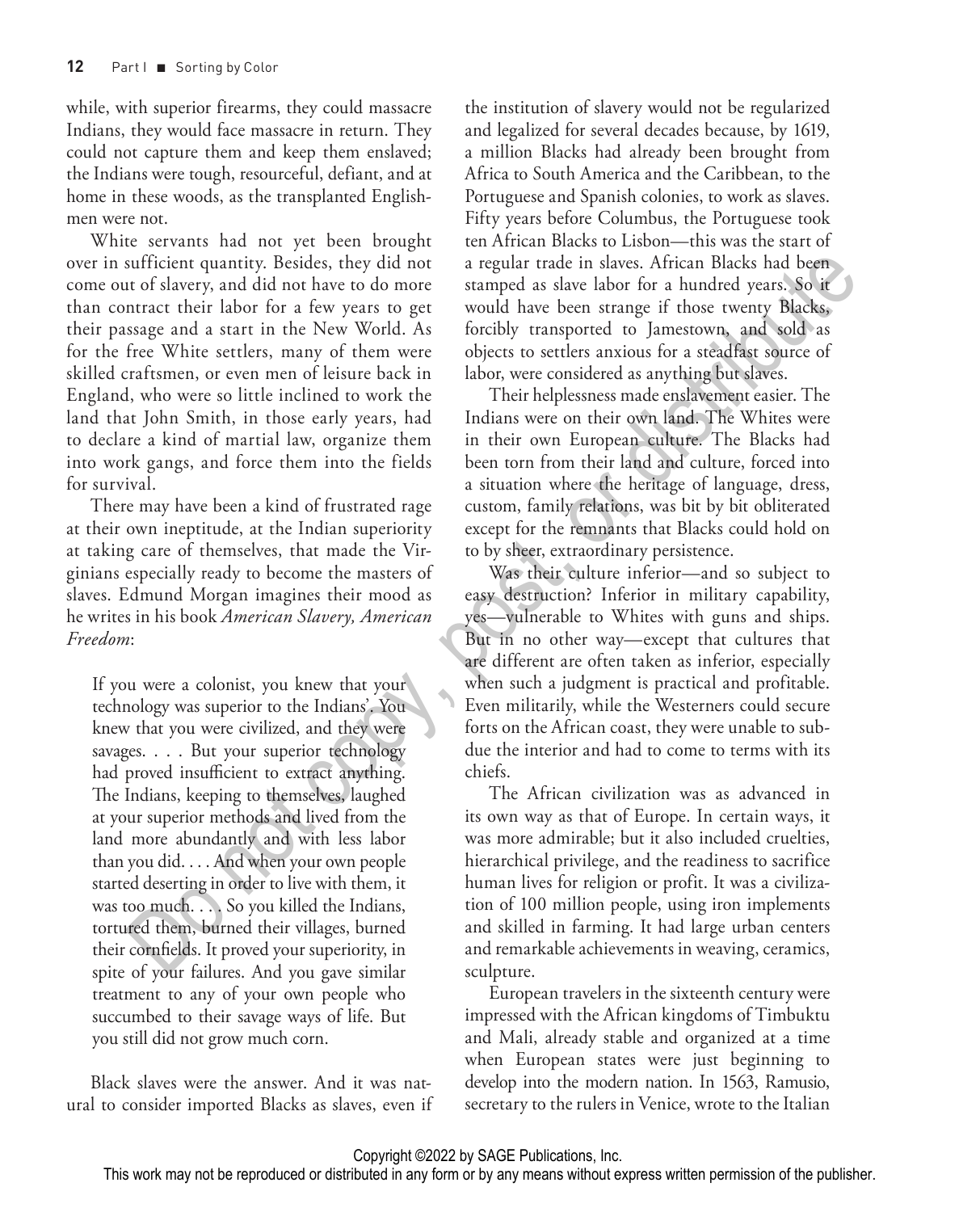merchants: "Let them go and do business with the King of Timbuktu and Mali and there is no doubt that they will be well-received there with their ships and their goods and treated well, and granted the favours that they ask."

A Dutch report, around 1602, on the West African kingdom of Benin, said: "The Towne seemeth to be very great, when you enter it. You go into a great broad street, not paved, which seemeth to be seven or eight times broader than the Warmoes Street in Amsterdam. . . . The Houses in this Towne stand in good order, one close and even with the other, as the Houses in Holland stand."

The inhabitants of the Guinea Coast were described by one traveler around 1680 as "very civil and good-natured people, easy to be dealt with, condescending to what Europeans require of them in a civil way, and very ready to return double the presents we make them."

Africa had a kind of **feudalism,** like Europe based on agriculture, and with hierarchies of lords and vassals. But African feudalism did not come, as did Europe's, out of the slave societies of Greece and Rome, which had destroyed ancient tribal life. In Africa, tribal life was still powerful, and some of its better features—a communal spirit, more kindness in law and punishment—still existed. And because the lords did not have the weapons that European lords had, they could not command obedience as easily.

In his book *The African Slave Trade,* Basil Davidson contrasts law in the Congo in the early sixteenth century with law in Portugal and England. In those European countries, where the idea of private property was becoming powerful, theft was punished brutally. In England, even as late as 1740, a child could be hanged for stealing a rag of cotton. But in the Congo, communal life persisted, the idea of private property was a strange one, and thefts were punished with fines or various degrees of servitude. A Congolese leader, told of the

Portuguese legal codes, asked a Portuguese once, teasingly: "What is the penalty in Portugal for anyone who puts his feet on the ground?"

Slavery existed in the African states, and it was sometimes used by Europeans to justify their own slave trade. But, as Davidson points out, the "slaves" of Africa were more like the serfs of Europe—in other words, like most of the population of Europe. It was a harsh servitude, but they had rights which slaves brought to America did not have, and they were "altogether different from the human cattle of the slave ships and the American plantations." In the Ashanti Kingdom of West Africa, one observer noted that "a slave might marry; own property; himself own a slave; swear an oath; be a competent witness and ultimately become heir to his master. . . . An Ashanti slave, nine cases out of ten, possibly became an adopted member of the family, and in time his descendants so merged and intermarried with the owner's kinsmen that only a few would know their origin." seement to be very geta, when you ener it. You other words, like most of the population of the spin and spectral of several of several of several of several of several of several of several of several contents. The Housse

One slave trader, John Newton (who later became an antislavery leader), wrote about the people of what is now Sierra Leone:

The state of slavery, among these wild barbarous people, as we esteem them, is much milder than in our colonies. For as, on the one hand, they have no land in high cultivation, like our West India plantations, and therefore no call for that excessive, unintermitted labour, which exhausts our slaves: so, on the other hand, no man is permitted to draw blood even from a slave.

African slavery is hardly to be praised. But it was far different from plantation or mining slavery in the Americas, which was lifelong, morally crippling, destructive of family ties, and without hope of any future. African slavery lacked two elements that made American slavery the most cruel form of slavery in history: the frenzy for limitless profit that comes from capitalistic agriculture; the reduction of the slave to less than human status by the use of racial hatred, with that relentless clarity based on color, where White was master, Black was slave.

**feudalism** A medieval European political system in which land was leased through the king to barons and knights who engaged serfs to work the land in return for military protection. The system was based on military, social, and economic obligations and enforced through law, custom, and religion.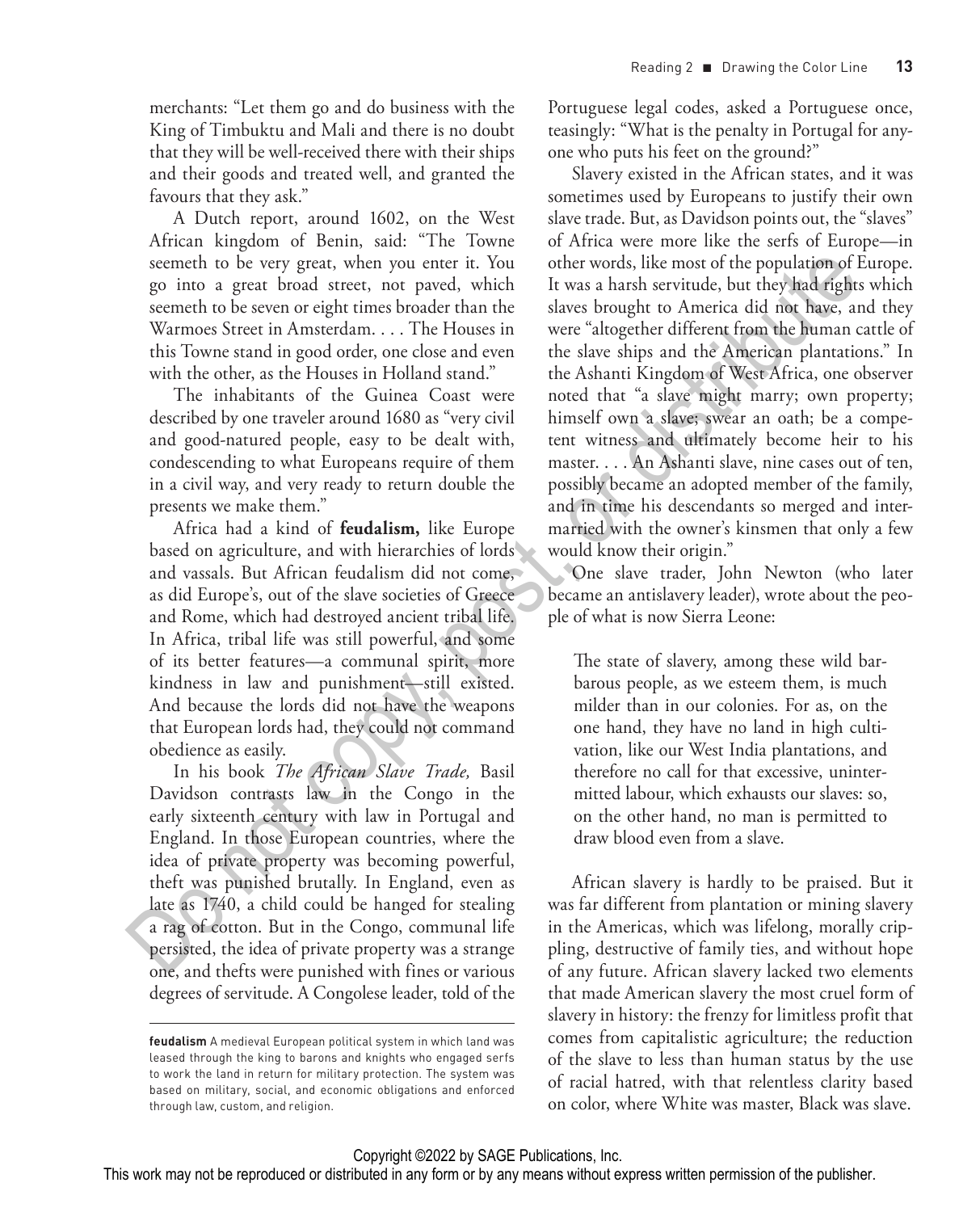In fact, it was because they came from a settled culture, of tribal customs and family ties, of communal life and traditional ritual, that African Blacks found themselves especially helpless when removed from this. They were captured in the interior (frequently by Blacks caught up in the slave trade themselves), sold on the coast, then shoved into pens with Blacks of other tribes, often speaking different languages.

The conditions of capture and sale were crushing affirmations to the Black African of his helplessness in the face of superior force. The marches to the coast, sometimes for 1,000 miles, with people shackled around the neck, under whip and gun, were death marches, in which two of every five Blacks died. On the coast, they were kept in cages until they were picked and sold. One John Barbot, at the end of the seventeenth century, described these cages on the Gold Coast:

As the slaves come down to Fida from the inland country, they are put into a booth or prison . . . near the beach, and when the Europeans are to receive them, they are brought out onto a large plain, where the ship's surgeons examine every part of everyone of them, to the smallest member, men and women being stark naked. . . . Such as are allowed good and sound are set on one side . . . marked on the breast with a red-hot iron, imprinting the mark of the French, English, or Dutch companies. . . . The branded slaves after this are returned to their former booths where they await shipment, sometimes 10–15 days. s with Blacks of the relievant of the sample the subset of the trees and found the slages.<br>
The matters are of surfricting matters and found the slages of surfricting matters or the Black Ayem<br>
conditions of copy are cond

Then they were packed aboard the slave ships, in spaces not much bigger than coffins, chained together in the dark, wet slime of the ship's bottom, choking in the stench of their own excrement. Documents of the time describe the conditions:

The height, sometimes, between decks, was only eighteen inches; so that the unfortunate human beings could not turn around, or even on their sides, the elevation being less than the breadth of their shoulders; and here

they are usually chained to the decks by the neck and legs. In such a place the sense of misery and suffocation is so great, that the Negroes . . . are driven to frenzy.

On one occasion, hearing a great noise from below decks where the Blacks were chained together, the sailors opened the hatches and found the slaves in different stages of suffocation, many dead, some having killed others in desperate attempts to breathe. Slaves often jumped overboard to drown rather than continue their suffering. To one observer a slavedeck was "so covered with blood and mucus that it resembled a slaughter house."

Under these conditions, perhaps one of every three Blacks transported overseas died, but the huge profits (often double the investment on one trip) made it worthwhile for the slave trader, and so the Blacks were packed into the holds like fish.

First the Dutch, then the English, dominated the slave trade. (By 1795 Liverpool had more than a hundred ships carrying slaves and accounted for half of all the European slave trade.) Some Americans in New England entered the business, and in 1637 the first American slave ship, the *Desire,* sailed from Marblehead. Its holds were partitioned into racks, 2 feet by 6 feet, with leg irons and bars.

By 1800, 10 to 15 million Blacks had been transported as slaves to the Americas, representing perhaps one-third of those originally seized in Africa. It is roughly estimated that Africa lost 50 million human beings to death and slavery in those centuries we call the beginnings of modern Western civilization, at the hands of slave traders and plantation owners in Western Europe and America, the countries deemed the most advanced in the world.

In the year 1610, a Catholic priest in the Americas named Father Sandoval wrote back to a church functionary in Europe to ask if the capture, transport, and enslavement of African Blacks was legal by church doctrine. A letter dated March 12, 1610, from Brother Luis Brandaon to Father Sandoval gives the answer:

Your Reverence writes me that you would like to know whether the Negroes who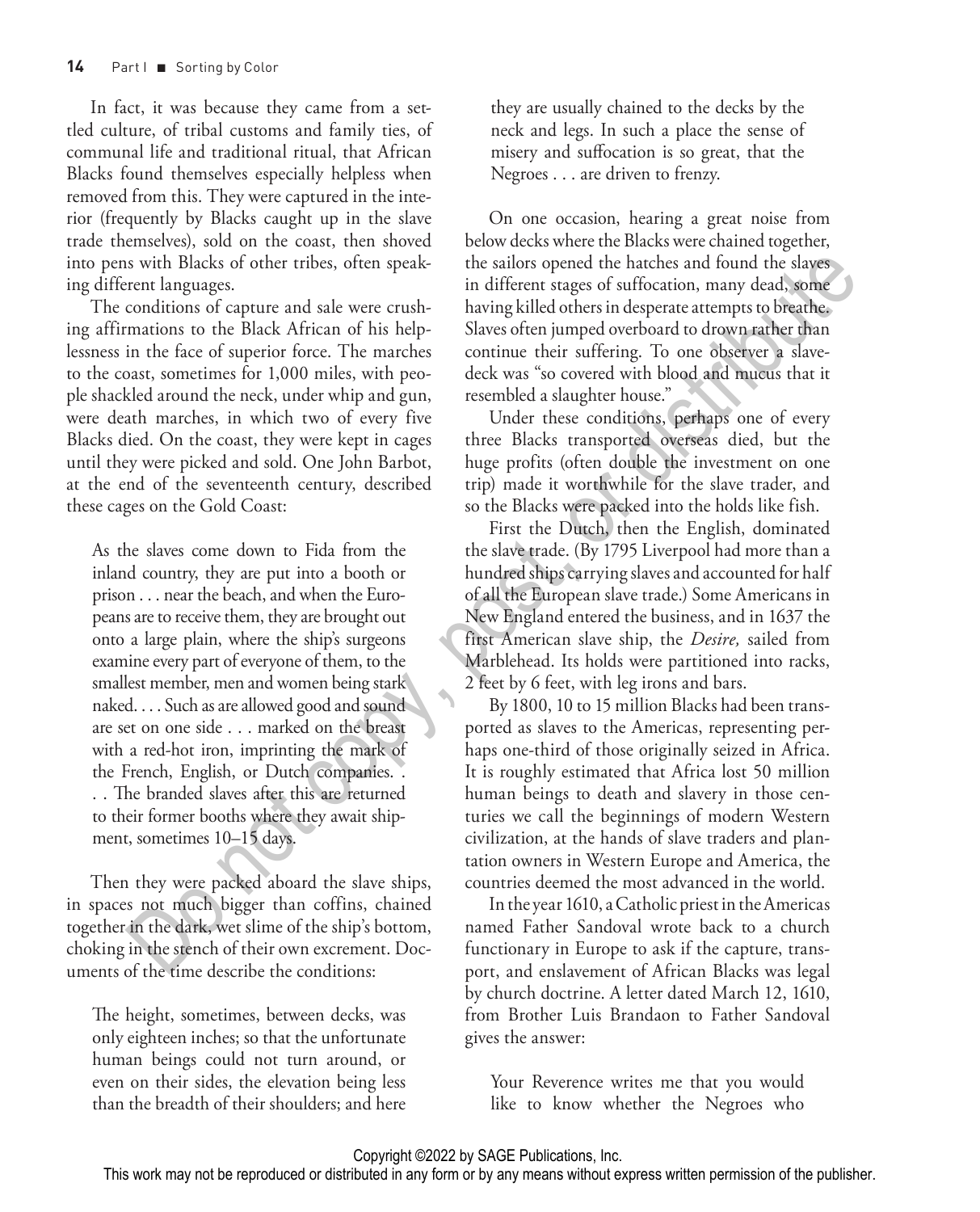are sent to your parts have been legally captured. To this I reply that I think your Reverence should have no scruples on this point, because this is a matter which has been questioned by the Board of Conscience in Lisbon, and all its members are learned and conscientious men. Nor did the bishops who were in Sao Thome, Cape Verde, and here in Loando—all learned and virtuous men—find fault with it. We have been here ourselves for forty years and there have been among us very learned Fathers . . . never did they consider the trade as illicit. Therefore we and the Fathers of Brazil buy these slaves for our service without any scruple.

With all of this—the desperation of the Jamestown settlers for labor, the impossibility of using Indians and the difficulty of using Whites, the availability of Blacks offered in greater and greater numbers by profit-seeking dealers in human flesh, and with such Blacks possible to control because they had just gone through an ordeal which if it did not kill them must have left them in a state of psychic and physical helplessness—is it any wonder that such Blacks were ripe for enslavement?

And under these conditions, even if some Blacks might have been considered servants, would Blacks be treated the same as White servants?

The evidence, from the court records of colonial Virginia, shows that in 1630 a White man named Hugh Davis was ordered "to be soundly whipt . . . for abusing himself . . . by defiling his body in lying with a Negro." Ten years later, six servants and "a negro of Mr. Reynolds" started to run away. While the Whites received lighter sentences, "Emanuel the Negro [was] to receive thirty stripes and to be burnt in the cheek with the letter R, and to work in shackle one year or more as his master shall see cause." who we in Sao Thmos, Cape Verde, and the whip at he value in Sao Thmos There in Loando—all learned and virtuous<br>method method method method method method method method method method method method method method method meth

Although slavery was not yet regularized or legalized in those first years, the lists of servants show Blacks listed separately. A law passed in 1639 decreed that "all persons except Negroes" were to get arms and ammunition—probably to fight off Indians. When in 1640 three servants tried to run

away, the two Whites were punished with a lengthening of their service. But, as the court put it, "the third being a negro named John Punch shall serve his master or his assigns for the time of his natural life." Also in 1640, we have the case of a Negro woman servant who begot a child by Robert Sweat, a White man. The court ruled "that the said negro woman shall be whipt at the whipping post and the said Sweat shall tomorrow in the forenoon do public penance for his offense at James citychurch."

This unequal treatment, this developing combination of contempt and oppression, feeling and action, which we call "**racism**"—was this the result of a "natural" antipathy of White against Black? The question is important, not just as a matter of historical accuracy, but because any emphasis on "natural" racism lightens the responsibility of the social system. If racism can't be shown to be natural, then it is the result of certain conditions, and we are impelled to eliminate those conditions.

We have no way of testing the behavior of Whites and Blacks toward one another under favorable conditions—with no history of subordination, no money incentive for exploitation and enslavement, no desperation for survival requiring forced labor. All the conditions for Black and White in seventeenth-century America were the opposite of that, all powerfully directed toward antagonism and mistreatment. Under such conditions even the slightest display of humanity between the races might be considered evidence of a basic human drive toward community.

Sometimes it is noted that, even before 1600, when the slave trade had just begun, before Africans were stamped by it—literally and symbolically—the color Black was distasteful. In England, before 1600, it meant, according to the *Oxford English Dictionary*: "Deeply stained with dirt; soiled, dirty, foul. Having dark or deadly purposes, malignant; pertaining to or involving death, deadly; baneful, disastrous, sinister. Foul,

**racism** The assigning of attitudes, behaviors, and abilities to individuals or groups based on skin color; includes the institutional arrangements that privilege one group over another and the ideological apparatus that perpetuates and makes those arrangements possible.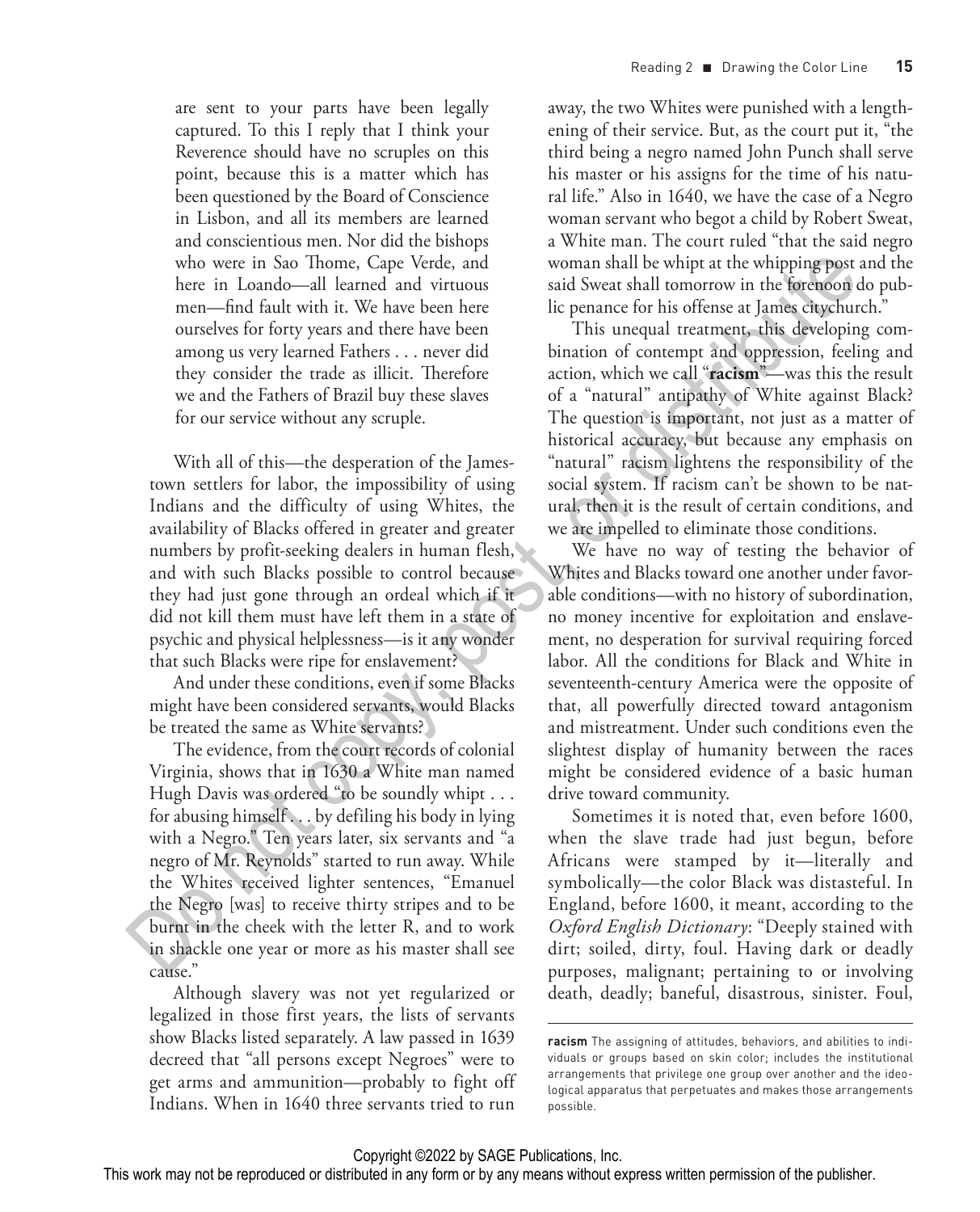iniquitous, atrocious, horribly wicked. Indicating disgrace, censure, liability to punishment, etc." And Elizabethan poetry often used the color White in connection with beauty.

It may be that, in the absence of any other overriding factor, darkness and blackness, associated with night and unknown, would take on those meanings. But the presence of another human being is a powerful fact, and the conditions of that presence are crucial in determining whether an initial prejudice, against a mere color, divorced from humankind, is turned into brutality and hatred.

In spite of such preconceptions about blackness, in spite of special subordination of Blacks in the Americas in the seventeenth century, there is evidence that where Whites and Blacks found themselves with common problems, common work, common enemy in their master, they behaved toward one another as equals. As one scholar of slavery, Kenneth Stampp, has put it, Negro and White servants of the seventeenth century were "remarkably unconcerned about the visible physical differences."

Black and White worked together, fraternized together. The very fact that laws had to be passed after a while to forbid such relations indicates the strength of that tendency. In 1661 a law was passed in Virginia that "in case any English servant shall run away in company of any Negroes" he would have to give special service for extra years to the master of the runaway Negro. In 1691, Virginia provided for the banishment of any "White man or woman being free who shall intermarry with a negro, mulatoo, or Indian man or woman bond or free."

There is an enormous difference between a feeling of racial strangeness, perhaps fear, and the mass enslavement of millions of Black people that took place in the Americas. The transition from one to the other cannot be explained easily by "natural" tendencies. It is not hard to understand as the outcome of historical conditions.

Slavery grew as the plantation system grew. The reason is easily traceable to something other than natural racial repugnance: the number of arriving

Whites, whether free or indentured servants (under four to seven years' contract), was not enough to meet the need of the plantations. By 1700, in Virginia, there were 6,000 slaves, one-twelfth of the population. By 1763, there were 170,000 slaves, about half the population.

Blacks were easier to enslave than Whites or Indians. But they were still not easy to enslave. From the beginning, the imported Black men and women resisted their enslavement. Ultimately their resistance was controlled, and slavery was established for 3 million Blacks in the South. Still, under the most difficult conditions, under pain of mutilation and death, throughout their two hundred years of enslavement in North America, these Afro-Americans continued to rebel. Only occasionally was there an organized insurrection. More often they showed their refusal to submit by running away. Even more often, they engaged in sabotage, slowdowns, and subtle forms of resistance which asserted, if only to themselves and their brothers and sisters, their dignity as human beings. nearing. But the presence of another Indians. But they were sill not easy to ensigned in the presence of another since the beginning, the imported Black, more that presence are crucial in determining and women resisted the

The refusal began in Africa. One slave trader reported that Negroes were "so wilful and loth to leave their own country, that they have often leap'd out of the canoes, boat and ship into the sea, and kept under water till they were drowned."

When the very first Black slaves were brought into Hispaniola in 1503, the Spanish governor of Hispaniola complained to the Spanish court that fugitive Negro slaves were teaching disobedience to the Indians. In the 1520s and 1530s, there were slave revolts in Hispaniola, Puerto Rico, Santa Marta, and what is now Panama. Shortly after those rebellions, the Spanish established a special police for chasing fugitive slaves.

A Virginia statute of 1669 referred to "the obstinacy of many of them," and in 1680 the Assembly took note of slave meetings "under the pretense of feasts and brawls" which they considered of "dangerous consequence." In 1687, in the colony's Northern Neck, a plot was discovered in which slaves planned to kill all the Whites in the area and escape during a mass funeral.

This work may not be reproduced or distributed in any form or by any means without express written permission of the publisher.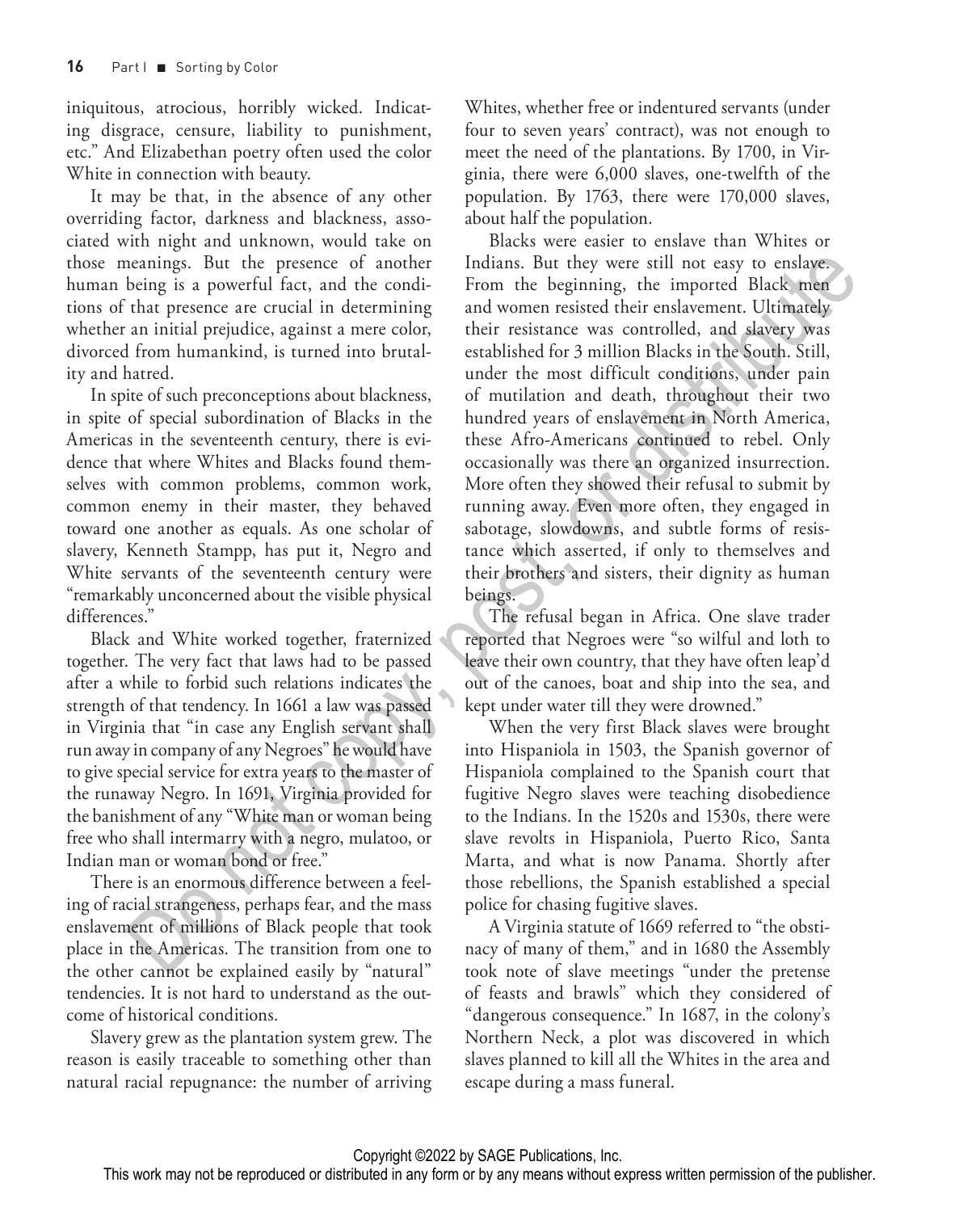Gerald Mullin, who studied slave resistance in eighteenth-century Virginia in his work *Flight and Rebellion,* reports:

The available sources on slavery in 18thcentury Virginia—plantation and county records, the newspaper advertisements for runaways—describe rebellious slaves and few others. The slaves described were lazy and thieving; they feigned illnesses, destroyed crops, stores, tools, and sometimes attacked or killed overseers. They operated blackmarkets in stolen goods. Runaways were defined as various types, they were truants (who usually returned voluntarily), "outlaws" . . . and slaves who were actually fugitives: men who visited relatives, went to town to pass as free, or tried to escape slavery completely, either by boarding ships and leaving the colony, or banding together in cooperative efforts to establish villages or hide-outs in the frontier. The commitment of another type of rebellious slave was total; these men became killers, arsonists, and insurrectionists. for runaway-describe relations shares are the American Revolution that is could as a differ the American Revolution that is could have the startyde copy, sorets, tools, and some come Landon Carter, whiten as a measure of

Slaves recently from Africa, still holding on to the heritage of their communal society, would run away in groups and try to establish villages of runaways out in the wilderness, on the frontier. Slaves born in America, on the other hand, were more likely to run off alone, and, with the skills they had learned on the plantation, try to pass as free men.

In the colonial papers of England, a 1729 report from the lieutenant governor of Virginia to the British Board of Trade tells how

a number of Negroes, about fifteen . . . formed a design to withdraw from their Master and to fix themselves in the fastnesses of the neighboring Mountains. They had found means to get into their possession some Arms and Ammunition, and they took along with them some Provisions, their

Cloths, bedding and working Tools. . . . Tho' this attempt has happily been defeated, it ought nevertheless to awaken us into some effectual measures.

Slavery was immensely profitable to some masters. James Madison told a British visitor shortly after the American Revolution that he could make \$257 on every Negro in a year, and spend only \$12 or \$13 on his keep. Another viewpoint was of slaveowner Landon Carter, writing about fifty years earlier, complaining that his slaves so neglected their work and were so uncooperative ("either cannot or will not work") that he began to wonder if keeping them was worthwhile.

Some historians have painted a picture—based on the infrequency of organized rebellions and the ability of the South to maintain slavery for two hundred years—of a slave population made submissive by their condition; with their African heritage destroyed, they were, as Stanley Elkins said, made into "Sambos," "a society of helpless dependents," or as another historian, Ulrich Phillips, said, "by racial quality submissive." But looking at the totality of slave behavior, at the resistance of everyday life, from quiet noncooperation in work to running away, the picture becomes different.

In 1710, warning the Virginia Assembly, Governor Alexander Spotswood said:

freedom wears a cap which can without a tongue, call together all those who long to shake off the fetters of slavery and as such an Insurrection would surely be attended with most dreadful consequences so I think we cannot be too early in providing against it, both by putting our selves in a better posture of defence and by making a law to prevent the consultations of those Negroes.

Indeed, considering the harshness of punishment for running away, that so many Blacks did run away must be a sign of a powerful rebelliousness. All through the 1700s, the Virginia slave code read: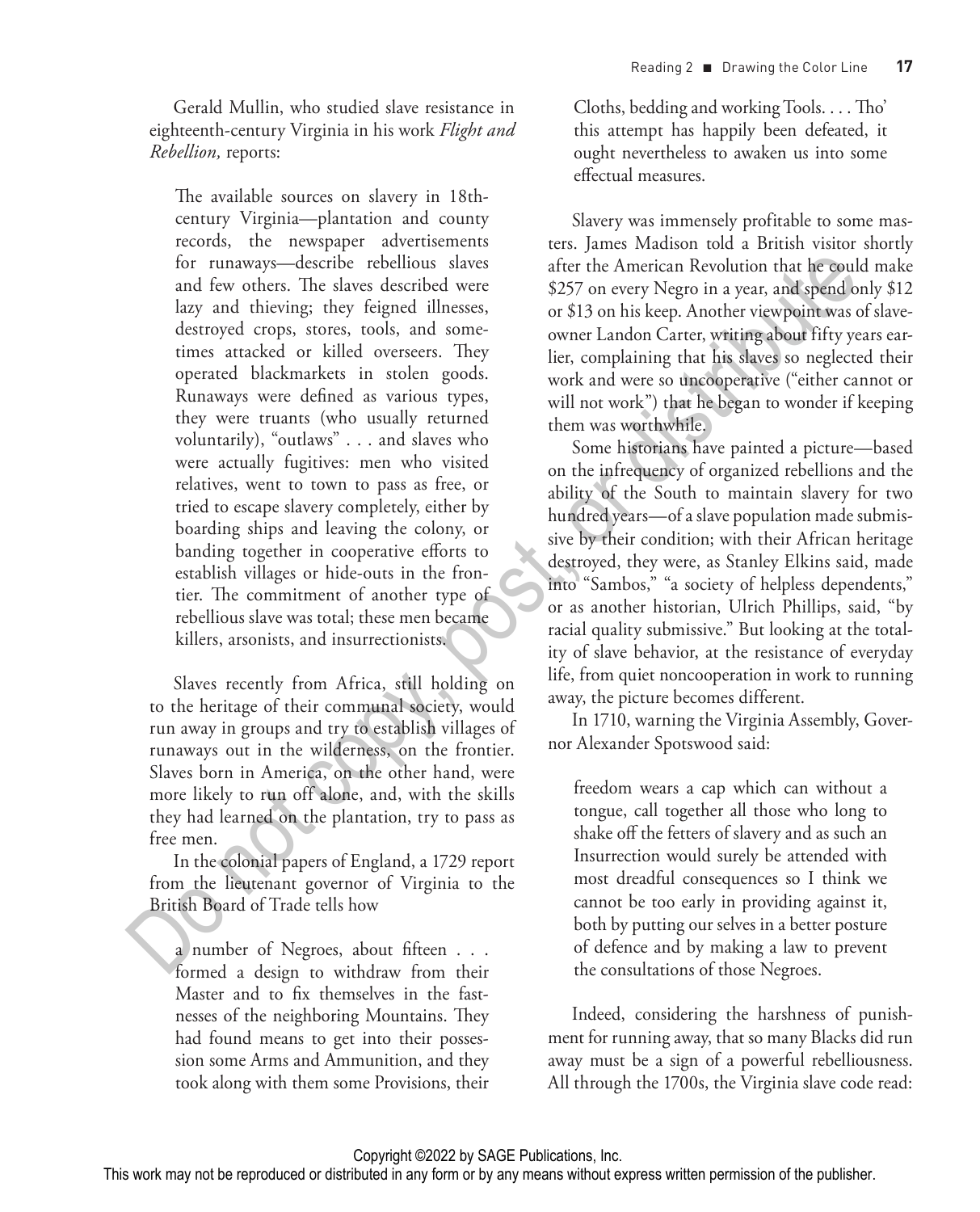Whereas many times slaves run away and lie hid and lurking in swamps, woods, and other obscure places, killing hogs, and commiting other injuries to the inhabitants . . . if the slave does not immediately return, anyone what soever may kill or destroy such slaves by such ways and means as he . . . shall think fit. . . . If the slave is apprehended . . . it shall . . . be lawful for the county court, to order such punishment for the said slave, either by dismembering, or in any other way . . . as they in their discretion shall think fit, for the reclaiming any such incorrigible slave, and terrifying others from the like practices.

Mullin found newspaper advertisements between 1736 and 1801 for 1,138 men runaways, and 141 women runaways. One consistent reason for running away was to find members of one's family—showing that despite the attempts of the slave system to destroy family ties by not allowing marriages and by separating families, slaves would face death and mutilation to get together.

In Maryland, where slaves were about one-third of the population in 1750, slavery had been written into law since the 1660s, and statutes for controlling rebellious slaves were passed. There were cases where slave women killed their masters, sometimes by poisoning them, sometimes by burning tobacco houses and homes. Punishments ranged from whipping and branding to execution, but the trouble continued. In 1742, seven slaves were put to death for murdering their master.

Fear of slave revolt seems to have been a permanent fact of plantation life. William Byrd, a wealthy Virginia slave owner, wrote in 1736:

We have already at least 10,000 men of these descendants of Ham, fit to bear arms, and these numbers increase every day, as well by birth as by importation. And in case there should arise a man of desperate fortune, he might with more advantage than Cataline kindle a servile war . . . and tinge our rivers wide as they are with blood.

It was an intricate and powerful system of control that the slaveowners developed to maintain their labor supply and their way of life, a system both subtle and crude, involving every device that social orders employ for keeping power and wealth where it is. As Kenneth Stampp puts it:

A wise master did not take seriously the belief that Negroes were natural-born slaves. He knew better. He knew that Negroes freshly imported from Africa had to be broken into bondage; that each succeeding generation had to be carefully trained. This was no easy task, for the bondsman rarely submitted willingly. Moreover, he rarely submitted completely. In most cases there was no end to the need for control—at least not until old age reduced the slave to a condition of helplessness.

The system was psychological and physical at the same time. The slaves were taught discipline, were impressed again and again with the idea of their own inferiority to "know their place," to see blackness as a sign of subordination, to be awed by the power of the master, to merge their interest with the master's, destroying their own individual needs. To accomplish this there was the discipline of hard labor, the breakup of the slave family, the lulling effects of religion (which sometimes led to "great mischief," as one slaveholder reported), the creation of disunity among slaves by separating them into field slaves and more privileged house slaves, and finally the power of law and the immediate power of the overseer to invoke whipping, burning, mutilation, and death. Dismemberment was provided for in the Virginia Code of 1705. Maryland passed a law in 1723 providing for cutting off the ears of Blacks who struck Whites, and that for certain serious crimes, slaves should be hanged and the body quartered and exposed. . If the slave is apprehended . . . it shall<br>
A wise master did not take sciencly the<br>
leading the New berefore distribution slaves<br>
punishment for doos usid save, circle by<br>
punishment for the said save, circle by<br>
multi

Still, rebellions took place—not many, but enough to create constant fear among White planters. The first large-scale revolt in the North American colonies took place in New York in 1712. In New York, slaves were 10 percent of the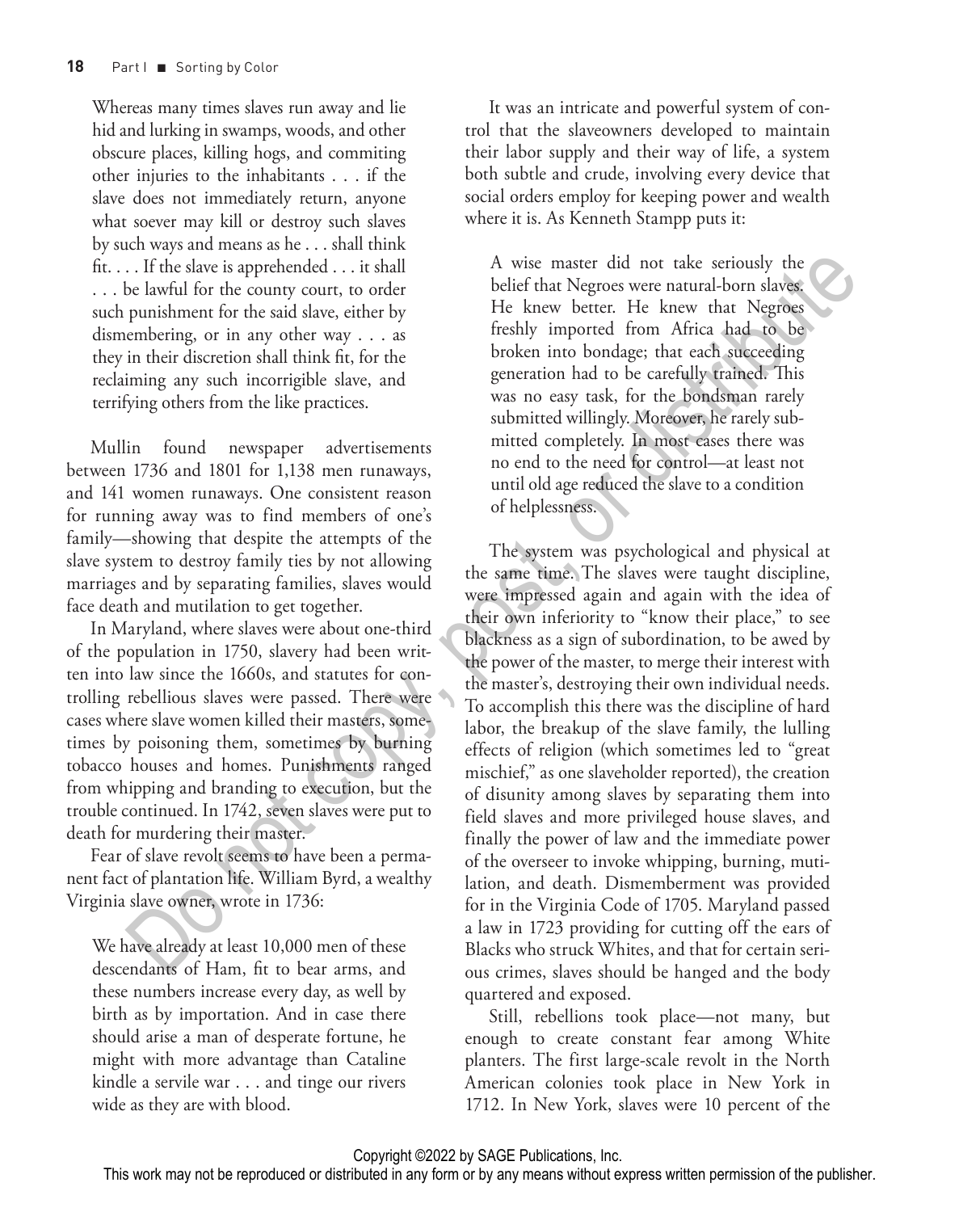population, the highest proportion in the northern states, where economic conditions usually did not require large numbers of field slaves. About twentyfive Blacks and two Indians set fire to a building, then killed nine Whites who came on the scene. They were captured by soldiers, put on trial, and twenty-one were executed. The governor's report to England said: "Some were burnt, others were hanged, one broke on the wheel, and one hung alive in chains in the town." One had been burned over a slow fire for eight to ten hours—all this to serve notice to other slaves.

A letter to London from South Carolina in 1720 reports:

I am now to acquaint you that very lately we have had a very wicked and barbarous plot of the designe of the negroes rising with a designe to destroy all the White people in the country and then to take Charles Town in full body but it pleased God it was discovered and many of them taken prisoners and some burnt and some hang'd and some banish'd.

Around this time there were a number of fires in Boston and New Haven, suspected to be the work of Negro slaves. As a result, one Negro was executed in Boston, and the Boston Council ruled that any slaves who on their own gathered in groups of two or more were to be punished by whipping.

At Stono, South Carolina, in 1739, about twenty slaves rebelled, killed two warehouse guards, stole guns and gunpowder, and headed south, killing people in their way and burning buildings. They were joined by others, until there were perhaps eighty slaves in all and, according to one account of the time, "they called out Liberty, marched on with Colours displayed, and two Drums beating." The militia found and attacked them. In the ensuing battle perhaps fifty slaves and twenty-five Whites were killed before the uprising was crushed. to England said: "Some were burn, others were<br>
ineqland said we show the mean through the comparison of the singula died burnd and<br>
in chains in the town." One had been burned over "ill-disposed" Whites about hand<br>point i

Herbert Aptheker, who did detailed research on slave resistance in North America for his book *American Negro Slave Revolts,* found about 250

instances where a minimum of ten slaves joined in a revolt or conspiracy.

From time to time, Whites were involved in the slave resistance. As early as 1663, indentured White servants and Black slaves in Gloucester County, Virginia, formed a conspiracy to rebel and gain their freedom. The plot was betrayed, and ended with executions. Mullin reports that the newspaper notices of runaways in Virginia often warned "ill-disposed" Whites about harboring fugitives. Sometimes slaves and free men ran off together, or cooperated in crimes together. Sometimes, Black male slaves ran off and joined White women. From time to time, White ship captains and watermen dealt with runaways, perhaps making the slave a part of the crew.

In New York in 1741, there were ten thousand Whites in the city and two thousand Black slaves. It had been a hard winter and the poor—slave and free—had suffered greatly. When mysterious fires broke out, Blacks and Whites were accused of conspiring together. Mass hysteria developed against the accused. After a trial full of lurid accusations by informers, and forced confessions, two White men and two White women were executed, eighteen slaves were hanged, and thirteen slaves were burned alive.

Only one fear was greater than the fear of Black rebellion in the new American colonies. That was the fear that discontented Whites would join Black slaves to overthrow the existing order. In the early years of slavery, especially, before racism as a way of thinking was firmly ingrained, while White indentured servants were often treated as badly as Black slaves, there was a possibility of cooperation. As Edmund Morgan sees it:

There are hints that the two despised groups initially saw each other as sharing the same predicament. It was common, for example, for servants and slaves to run away together, steal hogs together, get drunk together. It was not uncommon for them to make love together. In Bacon's Rebellion, one of the last groups to surrender was a mixed band of eighty negroes and twenty English servants.